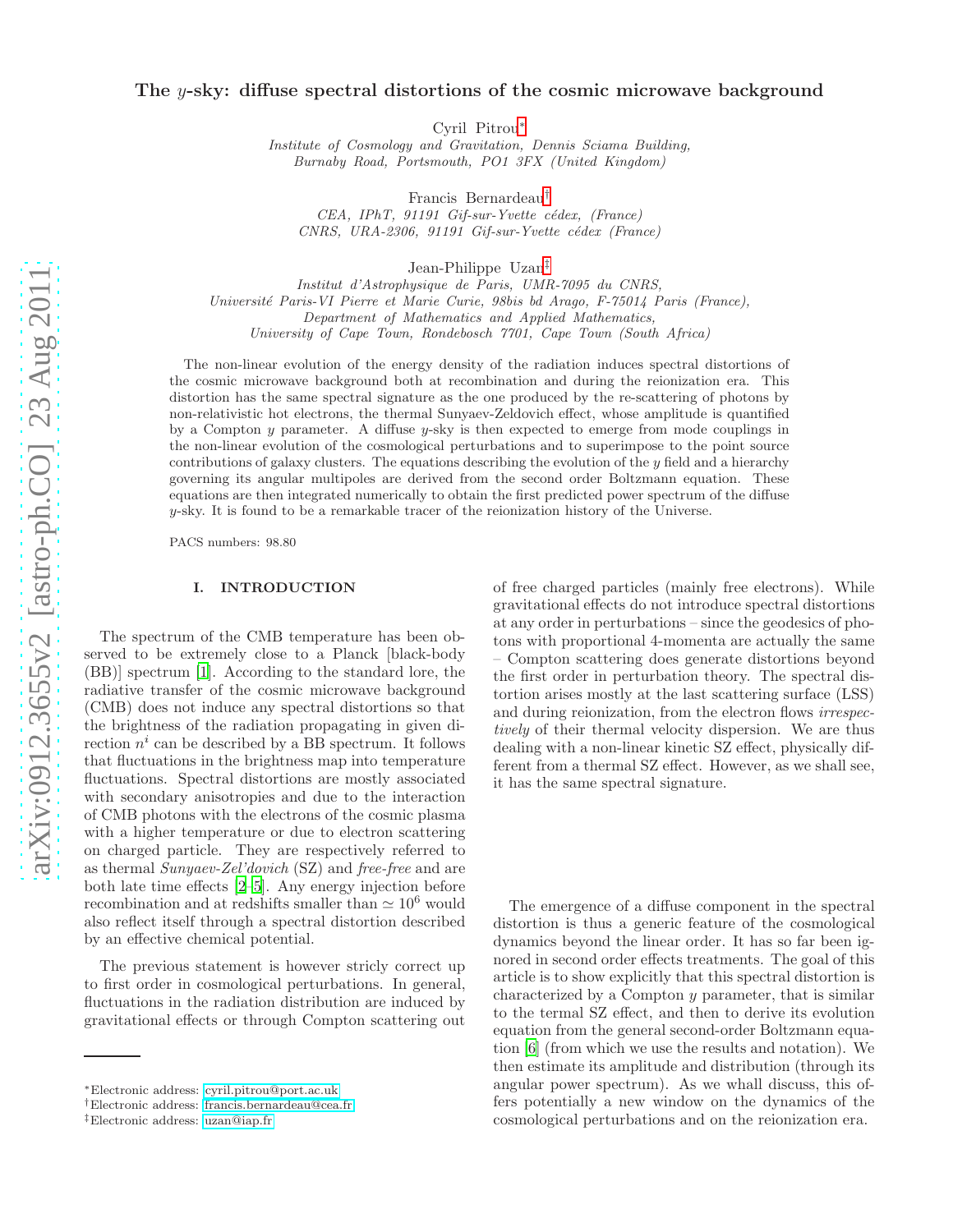## II. DESCRIBING SPECTRAL DISTORTION

Let us first describe the spectral disortion. In the Fokker-Planck approximation, that is at lowest order in the distortions, the distribution function of radiation  $I(E)$  around a background BB spectrum can be expanded as [\[7,](#page-4-4) [8\]](#page-4-5)

<span id="page-1-0"></span>
$$
I(E) = f_T(E) + yE^{-3}D[E^3Df_T(E)],
$$
 (1)

with  $D \equiv E \frac{\partial}{\partial E}$ , and where  $f_T(E)$  is the BB spectrum at temperature  $\tilde{T}$  which depends only on  $E/T$ .

This decomposition defines the temperature  $T = T(1+)$ Θ) which is the temperature of the BB which would have the same number density of photons, and we can name it the occupation number temperature. However, it is important to realize that other definitions of the temperature are possible. For instance, one can define a temperature out of the brightness  $\mathcal{I} \propto \int I(E) E^3 dE$ . On the background spacetime, the value of the brightness is directly related to the energy density of radiation since  $\bar{\mathcal{I}} = \bar{\rho}_{\gamma}$ , and we can define the brightness temperature as the temperature of the BB which would have the same brightness as the actual distribution. One would thus define the *bolometric* temperature  $T_B$  by [\[17](#page-4-6)]

$$
\left(\frac{T_B}{\bar{T}}\right)^4 \equiv \frac{\mathcal{I}}{\bar{\mathcal{I}}} \,. \tag{2}
$$

Indeed both at the background and at first-order level, both definitions reduce to the same quantity since in each direction of propagation the spectrum is still the one of a BB. However this is not the case as soon as collisions induce spectral distortions, that is at second-order in perturbations and beyond. According to the decomposition [\(1\)](#page-1-0), these two definitions are related through

$$
T \equiv \frac{T_B}{(1+4y)^{\frac{1}{4}}} \,. \tag{3}
$$

The decomposition  $(1)$  defines the y-type distortion which is the only distortion generated by second order cosmological peturbations. Such a distortion modifies the energy density of the radiation but not the photon number density, contrary to the photons produced during recombination which conserve none of these densities [\[9\]](#page-4-7). In general the distribution of radiation depends on the coordinates  $(\eta, x^i)$  in space-time and on the direction of propagation  $n^i$ . The temperature of the BB spectrum is in principle different in each direction. We will often omit the  $(\eta, x^i)$  dependence when no confusion can arise and shall express all BB spectra in terms of the background BB spectrum of temperature  $\bar{T}(\eta)$ . The temperature can be related  $\overline{T}$  through the fractional temperature perturbation defined by  $\overline{T}(\eta, x^i, n^j) = \overline{T}(\eta) [\overline{1} + \Theta(\eta, x^i, n^j)].$ We can then relate the BB spectra through the Taylor expansion

$$
f_T(E) = \sum_{n=0}^{\infty} \frac{(-1)^n}{n!} [\ln(1+\Theta)]^n D^n f_{\overline{T}}(E).
$$
 (4)

Up to second order in perturbations, we thus have

<span id="page-1-1"></span>
$$
I = f_{\bar{T}} - \left(\Theta - \frac{1}{2}\Theta^2\right)Df_{\bar{T}} + \frac{1}{2}\Theta^2 D^2 f_{\bar{T}} + yE^{-3}D[E^3 D f_{\bar{T}}].
$$
\n(5)

In this expansion, the position, time and direction dependence of  $I(E)$  is to be found in  $\Theta$  and y. We decompose the directional dependence of  $\Theta$  in symmetric trace-free (STF) tensors (see Refs. [\[6](#page-4-3), [10\]](#page-4-8) for details) as  $\Theta(n^i) = \sum_{\ell=0}^{\infty} \Theta_{i_{\ell}} n^i_{\ell}$ , where the  $\Theta_{i_{\ell}} \equiv \Theta_{i_1...i_{\ell}}$  are STF and where, conventionally, the lowest multipole (i.e. corresponding to  $\ell = 0$ ) is noted  $\Theta_{\emptyset}$ . Since polarisation is also generated at first order, we develop the distribution tensor of linear polarisation  $P_{ij}$  in electric and magnetic type multipoles

$$
P_{ij}(\mathbf{n}) = \sum_{\ell=2}^{\infty} \left[ E_{ij\underline{k}_{\ell-2}} n^{\underline{k}_{\ell-2}} - n_m \epsilon^{ml}_{(i} B_{j)l\underline{k}_{\ell-2}} n^{\underline{k}_{\ell-2}} \right]^{\text{TT}},
$$

where TT means that we extract the trace-free part transverse with respect to  $n^i$ . In practice, we only need the polarisation at first order and, since the magnetic multipoles are not generated in the absence of primordial vector and tensor modes, we can safely neglect them.

## III. EVOLUTION OF THE SPECTRAL DISTORTION

The evolution of  $y$  up to second order in perturbations can then be deduced directly from the Boltzmann equation [\[7\]](#page-4-4) in which we insert the expansion [\(5\)](#page-1-1). Including polarisation (see Ref. [\[6\]](#page-4-3), dropping the hatted notation to alleviate the equations below), it reduces to

<span id="page-1-2"></span>
$$
\frac{dy}{d\eta} = \tau' \left[ -\tilde{y} + \tilde{y}_{\emptyset} + \frac{1}{10} \tilde{y}_{ij} n^i n^j + (\Theta - v_i n^i)(\Theta - \Theta_{\emptyset}) -\frac{1}{10} \Theta_{ij} n^i n^j \Theta - \frac{3}{10} \Theta_i v^i - \frac{1}{10} \Theta_i v_j n^i n^j + \frac{1}{10} \Theta_{ij} v_k n^i n^j n^k - \frac{3}{70} \Theta_{ijk} n^i n^j v^k + \frac{1}{3} v_i v^i + \frac{11}{20} v_i v_j n^{\langle i} n^j \rangle \right]
$$
\n(6)\n
$$
- \frac{3}{5} E_{ij} (v_k n^k - \Theta) n^i n^j + \frac{1}{7} E_{ijk} n^i n^j (v^k - \Theta^k) \right],
$$

where  $\tilde{y} \equiv y + \Theta^2/2$ ;  $\langle i_1 \dots i_n \rangle$  denotes the symmetric trace-free part of a tensor;  $\tau'$  is the interaction rate, given by  $\tau' = a\bar{n}_{e}\sigma_{T}$  where  $\bar{n}_{e}$  is the background density of free electrons and  $\sigma_T$  the Thomson scattering cross section;  $v^i$  is the velocity of baryons in the Poisson (or longitudinal) gauge [\[6](#page-4-3)]. Note that only  $y$  is a second order quantity so that all other quantities, appearing in quadratic terms, have to be taken at first order only. We thus omit the orders of perturbations as no confusion can arise. We emphasize that in the r.h.s.  $\tau'$  multiplies a second order quantity so that it has to be evaluated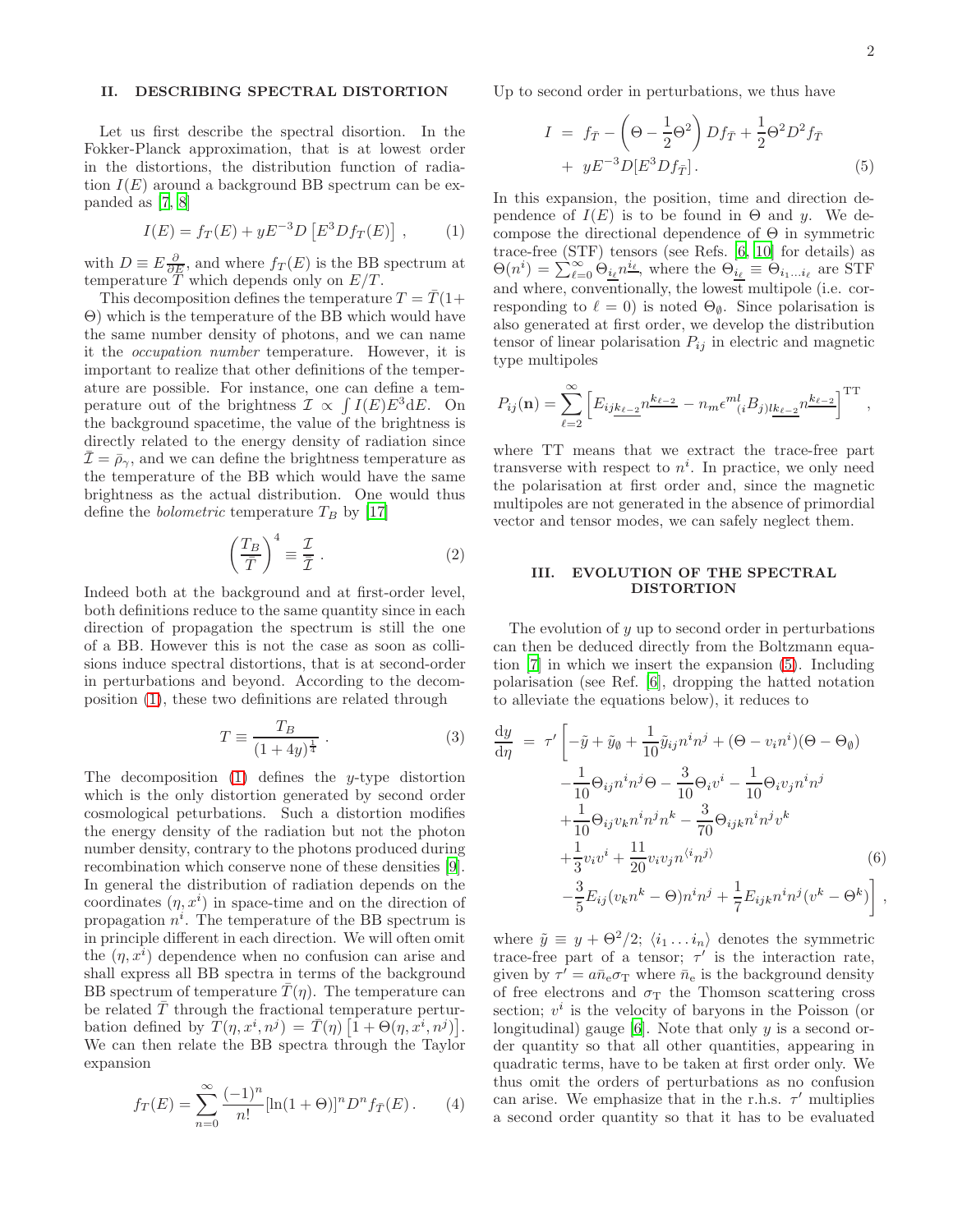at the background level, and the fluctuations of  $n_e$ , responsible e.g. or the Ostriker-Vishniac effect [\[4](#page-4-9)], enter only at third order in perturbations. Furthermore,  $y$  is a gauge invariant variable as pointed out in Ref. [\[7](#page-4-4)] and as can be checked directly from the results of Ref. [\[11\]](#page-4-10) combined with the decomposition [\(5\)](#page-1-1). Consequently, both the right- and the left-hand sides of Eq. [\(6\)](#page-1-2) are independently gauge invariant. More precisely in this expression, the variables  $\Theta$ ,  $\Theta_{i_{\ell}}$ ,  $E_{i_{\ell}}$  and  $v^{i}$  are gauge invariant quantities which reduce to their usual perturbation counterparts in the Poisson gauge. A further simplification arises since  $y$  is a pure second order quantity and vanishes at the background and first order perturbation level:  $d/d\eta \equiv \partial/\partial \eta + (\partial x^i/\partial \eta)\partial/\partial x^i + (\partial n^i/\partial \eta)\partial/\partial n^i$ needs only be evaluated at the background level, i.e. as  $\overline{\mathrm{d}/\mathrm{d}\eta} \equiv \partial/\partial \eta + n^i \partial/\partial x^i.$ 

We can extract the moments of the evolution equation [\(6\)](#page-1-2) to obtain a hierarchy which would be solvable numerically. To simplify the expressions obtained, we neglect the multipoles of  $\Theta$  and E for  $\ell \geq 3$ . We obtain

$$
\frac{\partial y_{i_{\ell}}}{\partial \eta} + \frac{\ell+1}{(2\ell+3)} \partial^j y_{j\underline{i_{\ell}}} + \partial_{\langle i_{\ell}} y_{\underline{i_{\ell-1}} \rangle} = \tau' C_{\underline{i_{\ell}}} \tag{7}
$$

where

$$
C_{\emptyset} = \frac{1}{3}(\Theta_i - v_i)(\Theta^i - v^i) + \frac{3}{25}\Theta_{ij}\Theta^{ij},
$$
\n(8)

$$
C_i = -y_i + \frac{9}{25} \left( \Theta_{ij} + \frac{2}{3} E_{ij} \right) (\Theta^j - v^j), \tag{9}
$$

$$
C_{ij} = -\frac{9}{10}y_{ij} + \frac{11}{20}(\Theta_{\langle i} - v_{\langle i \rangle}(\Theta_{j} - v_{j} \rangle) + \frac{9}{35}\Theta_{ik}\Theta^{kj}
$$

$$
C_{ijk} = -y_{ijk} + \frac{1}{10} \left( \Theta_{\langle ij} + \frac{2}{3} E_{\langle ij} \right) \left( \Theta_{k} \right) - v_{k} \right), \quad (10)
$$

$$
C_{ijkl} = -y_{ijkl} + \frac{2}{5} \Theta_{\langle ij} \Theta_{kl \rangle}, \qquad (11)
$$

$$
C_{\underline{i_\ell}} = -y_{\underline{i_\ell}} \qquad \text{for} \qquad \ell \ge 5 \ . \tag{12}
$$

In the unpolarized case, this result is consistent with Eq. (47) of Ref. [\[7](#page-4-4)], once the integration over the scattering terms is performed.

In the tight coupling approximation (that is at lowest order in powers of  $k/\tau'$  the first order Boltzmann equation implies that  $\Theta_{i_{\ell}} \propto \Theta_i (k/\tau')^{\ell-1}$  for  $\ell \geq 2$ . In this approximation, we can thus discard these quadrupolar terms and simplify acccordingly the collision multipoles. The tight coupling approximation was shown to be accurate, at second order in perturbations, during the recombination [\[12](#page-4-11)]. During reionization, the same approximation can be performed, not because tight coupling holds, but mostly because the multipoles  $\Theta_{\ell}$ ,  $E_{\ell}$  and  $B_{\ell}$  behave approximately like  $j_{\ell}(k\eta)$  whereas  $v^i$  grows since recombination and terms quadratic in the baryons velocity thus dominate. Again, the spectral distortion considered during reionization is thus a (non-linear) kinetic SZ effect.

### IV. THE DISTORTION HIERARCHY

For a numerical integration, it proves more convenient to use the basis of spherical harmonics rather than the STF tensors to develop the angular dependence. When working in Fourier space, we choose to align the azimuthal angle with the Fourier mode k. Following the convention of Refs. [\[6,](#page-4-3) [13\]](#page-4-12), we expand on the basis

<span id="page-2-0"></span>
$$
G_{\ell m}(\mathbf{k}, x^i, \mathbf{n}) = (N_\ell)^{-1} e^{\mathrm{i}k_i x^i} Y^{\ell m}(\mathbf{n}), \qquad (13)
$$

with  $N_{\ell} \equiv i^{\ell} \sqrt{(2\ell+1)/(4\pi)}$  and obtain our master equation

$$
\frac{\partial y_{\ell}^{m}(k)}{\partial \eta} + k \left[ \frac{\partial \gamma K_{\ell+1}^{m}}{2\ell+3} y_{\ell+1}^{m}(k) - \frac{\partial \gamma K_{\ell}^{m}}{2\ell-1} y_{\ell-1}^{m}(k) \right] = \tau^{'} C_{\ell}(k) ,
$$

with the collision moments given by

$$
C_0(k) = -y_0(k),
$$
  

$$
-\mathcal{K}\left\{\sum_{n=-1}^1 \frac{(-1)^n}{3} V_n(\mathbf{k}_1) V_{-n}(\mathbf{k}_2),\right\}
$$
(14)  

$$
C_1^m(k) = -y_1^m(k),
$$
(15)

$$
C_2^m(k) = -\frac{9}{10}y_2^m(k)
$$
  
 
$$
+\frac{11}{20}\mathcal{K}\left\{\sum_{n=-1}^1 \frac{n_kK_2^m}{3}V_{m-n}(\mathbf{k}_1)V_n(\mathbf{k}_2)\right\} (16)
$$
  
\n
$$
C_\ell^m(k) = -y_\ell^m(k), \qquad (17)
$$

where we have defined the convolution by

$$
\mathcal{K}\{\dots\} \equiv \int \frac{\mathrm{d}^3 \mathbf{k}_1 \mathrm{d}^3 \mathbf{k}_2}{(2\pi)^{3/2}} \,\delta^3_{\mathrm{D}}(\mathbf{k}_1 + \mathbf{k}_2 - \mathbf{k})\dots \qquad (18)
$$

and with

$$
V_m(\mathbf{k}) \equiv v_m(\mathbf{k}) - \Theta_1^m(\mathbf{k}), \qquad (19)
$$

$$
{}^{0}\uparrow K_{\ell}^{m} \equiv {}^{0}\downarrow K_{\ell}^{m} \equiv \sqrt{\frac{(\ell^{2}-m^{2})}{\ell^{2}}},
$$
 (20)

$$
^{\pm 1}\mathcal{K}_{\ell}^{m} \equiv -\sqrt{\frac{(\ell \pm m)(\ell \pm m + 1)}{2\ell^2}}, \qquad (21)
$$

$$
\pm 1 \downarrow K_\ell^m \equiv \sqrt{\frac{(\ell \pm m)(\ell \pm m - 1)}{2\ell^2}}.
$$
 (22)

#### V. THE ANGULAR SPECTRUM OF DISTORTIONS

The spectral distortions are generated only when the collisions become efficient enough, that is when baryons and photons start to decouple and have different velocities. For adiabatic initial conditions, the velocities of all fluids are initially equal and suppressed on large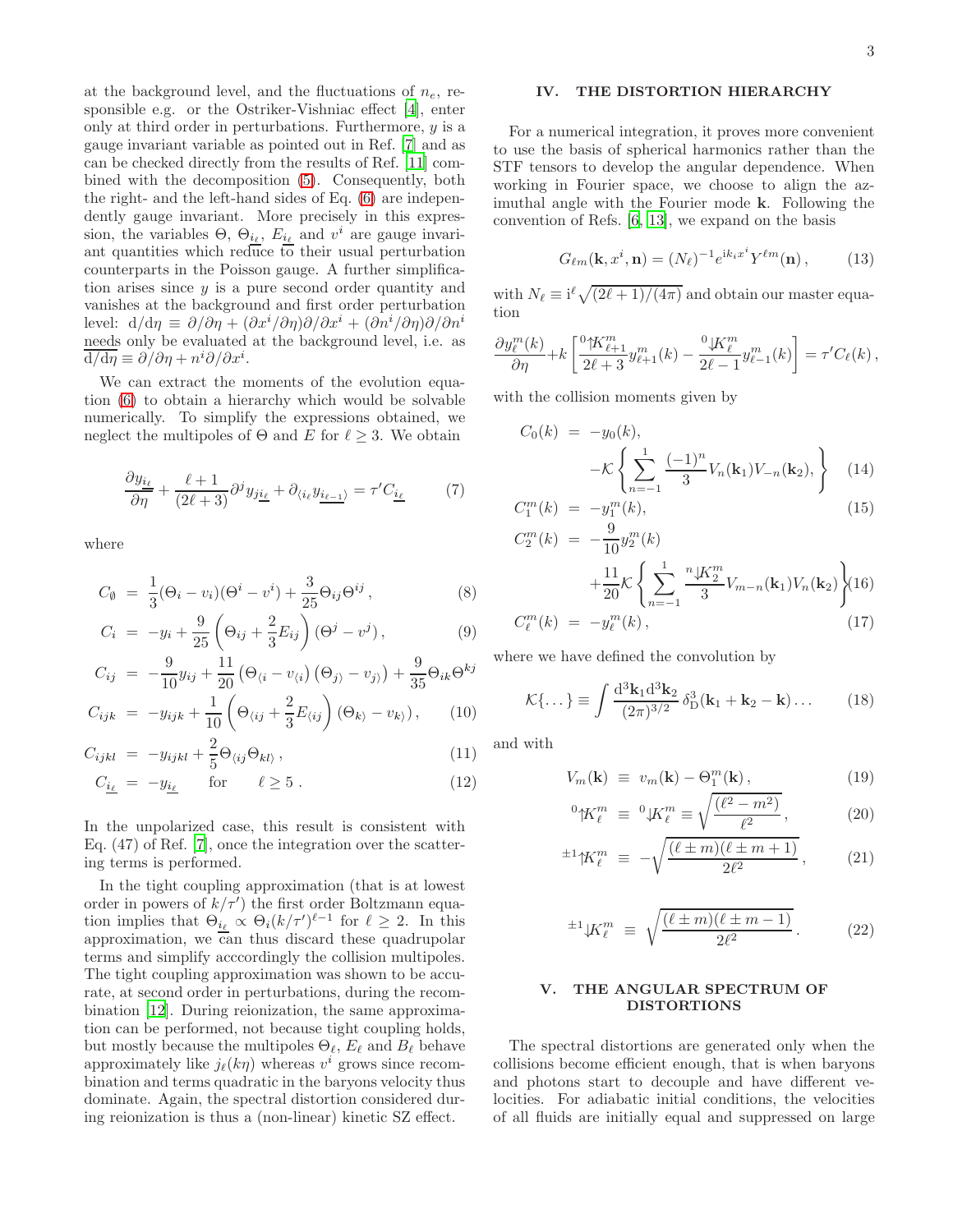scales, so that no significant spectral distortion is expected on large scales. We can thus safely compute the spectrum in the flat-sky approximation, even at the reionization time, given that it is reliable beyond  $\ell \simeq 10$ (see Ref. [\[14](#page-4-13)] for more details on this approximation and its domain of validity). The sources  $S_{\ell}^{m}$ , or more precisely the transfer function from the primordial potential  $\Phi_i$ , on which we integrate along the line of sight are given by the implicit definition  $\mathcal{K}\left\{S_\ell^m(\mathbf{k}_1, \mathbf{k}_2)\Phi_i(\mathbf{k}_1)\Phi_i(\mathbf{k}_2)\right\} \equiv$  $g(\eta)[C_{\ell}^{m}(k) + y_{\ell}^{m}(k)]$  where  $\tau$  is the optical depth and satisfies  $\partial \tau / \partial \eta = -\tau'$  with  $\tau_0 = 0$ , and  $g(\eta) = \tau' e^{-\tau}$ is the visibility function. It receives two contributions: one which peaks in the middle of the LSS at a comoving distance which is by definition  $r_{\text{LSS}}$ , and one which grows for  $z \leq 11$ , due to the reionization of the universe. For the first contribution, the spectrum in the flat-sky approximation reads,

$$
C_{\ell}^{yy} = \frac{1}{r_{\text{LSS}}^2} \int \frac{dk_{2r} dk_{1r} dk_{1\perp}}{(2\pi)^3} k_1 \sin \alpha_{\mathbf{k}_1, \mathbf{k}} P(k_1) P(k_2)
$$

$$
\times \sum_{m} \left| \int \mathrm{d}r g(r) \sum_{\ell} Q_{\ell}^{m}(k_r/k) S_{\ell}^{m}(\mathbf{k}_1, \mathbf{k}_2) e^{\mathrm{i}k_r r} \right|^2. (23)
$$

In this expression, we have used the functions

$$
Q_{\ell}^{m}(k_{r}/k) \equiv \mathrm{i}^{\ell} \sqrt{\frac{(\ell-m)!}{(\ell+m)!}} P_{\ell}^{m}(k_{r}/k) , \qquad (24)
$$

where  $P(k)$  is the usual initial power spectrum of the primordial gravitational potential  $\Phi_i$  and  $P_\ell^m(\cos \beta)$  are the associated Legendre polynomials, in agreement with the basis [\(13\)](#page-2-0) used for the multipoles expansion. The Fourier modes **k** are split into a part  $k_r$  along the line of sight and a part  $k_{\perp}$  orthogonal to the line of sight, the latter satisfying the flat-sky constraint  $k_{\perp} = (\ell +$  $1/2)r$ <sub>LSS</sub> [\[14\]](#page-4-13). It is also understood that  $\mathbf{k}_2 = \mathbf{k} - \mathbf{k}_1$ , and  $\alpha_{\mathbf{k}_1,\mathbf{k}}$  is the angle between  $\mathbf{k}_1$  and  $\mathbf{k}$ . Finally, the distance r of an emitting point is defined through  $r(\eta) \equiv \eta_0 - \eta$ .

The second contribution arising from the reionization era can be evaluated using a Limber approximation which is a refinement of the flat-sky approximation valid when the sources are slowly varying and contribute in a wide range of distances, which is our case here. We obtain

$$
C_{\ell}^{yy} = \frac{1}{(2\pi)^2} \int \mathrm{d}r \mathrm{d}k_{1r} \mathrm{d}k_{1\perp} |k_{1r}| P(k_1) P(k_2)
$$

$$
\times \sum_{m} \left| \frac{g(r)}{r} \sum_{\ell} Q_{\ell}^{m}(0) S_{\ell}^{m}(\mathbf{k}_1, \mathbf{k}_2) \right|^2, (25)
$$

in which it is understood that  $k_r = 0$ , that is  $k_{2r} = -k_{1r}$ and  $k_{\perp} = (\ell + 1/2)/r$ .

The results obtained are reported on Fig. [1,](#page-3-0) assuming the cosmological parameters of WMAP-5 [\[15\]](#page-4-14) with instantaneous and full reionization, but allowing the optical thickness to vary by a factor 2 compared to its WMAP-5 value. The distortion generated during reionization strongly dominates over the one arising



<span id="page-3-0"></span>FIG. 1: The angular power spectrum for the  $y$  distortion  $(C_{\ell}^{yy})$  induced at recombination (bottom dashed curves) and the signal induced at reionization (upper solid curves). We report the contributions obtained for  $\tau_{\rm reion} = 0.043, 0.087$  and 0.174, drawing them with increasing thickness.

from the LSS. Assuming that between the LSS and reionization the baryons are completely decoupled, their velocity perturbation scales as  $v^i \sim \Phi k \eta$  so that the ratio between the signal from the reionization and the LSS is expected to be of order  $\tau_{\rm reion}(\eta_{\rm reion}/\eta_{\rm LSS})^4$ . Given that  $\eta_{\rm reion} \sim 50/k_{\rm eq}$  and  $\eta_{\rm LSS} \sim 3/k_{\rm eq}$ , this harsh approximation [\[20](#page-4-15)] leads to the rough estimates  $C_{\ell}^{yy}$ (reion)/ $C_{\ell}^{yy}$ (LSS) ~  $\mathcal{O}(10^4)$  in full agreement with Fig. [1.](#page-3-0) Note also that  $C_{\ell}^{yy}$  (reion) does not scale linearly with  $\tau_{\rm reion}$ , mainly because increasing the reionization means that it starts earlier but the higher- $r$  part of the integral contributes less given that the integrand roughly scales as  $P^2v^2/r^2 \sim (\eta_0 - r)^4$ .

While  $C_{\ell}^{TT} = C_{\ell}^{T_B T_B}$ , the fact that T and  $T_B$  do not coincide at second order in perturbations implies that we can define two types of bispectra,  $B_{\ell_1 \ell_2 \ell_3}^{T_{\rm B} T_{\rm B} T_{\rm B}}$  and  $B_{\ell_1 \ell_2 \ell_3}^{T T T}$ . At lowest order in spectral distortions, they are related by

$$
B_{\ell_1 \ell_2 \ell_3}^{TTT} = B_{\ell_1 \ell_2 \ell_3}^{T_{\rm B} T_{\rm B} T_{\rm B}} - B_{\ell_1 \ell_2 \ell_3}^{yTT} - B_{\ell_2 \ell_3 \ell_1}^{yTT} - B_{\ell_3 \ell_1 \ell_2}^{yTT}.
$$
 (26)

This indicates clearly the ambiguity of using one temperature rather than the other one because of spectral distortions. Fortunately, as we have just shown for the spectrum, the spectral distortions are mostly induced during the reionization epoch during which the terms of the form  $B_{\ell_1 \ell_2 \ell_3}^{yTT}$  are suppressed by the fact that the main effect in the temperature is coming from the Doppler effect. Indeed, the Limber approximation tells us that most Fourier modes contributions come from the modes satisfying  $k_r \ll k$  when the contributions are extended in a wide region in time, whereas the Doppler effect is more efficient when  $k_r \sim k$ , and this brings a geometric suppression of the coupling of spectral distortions to the Doppler effect during the reionized epoch. We thus ex